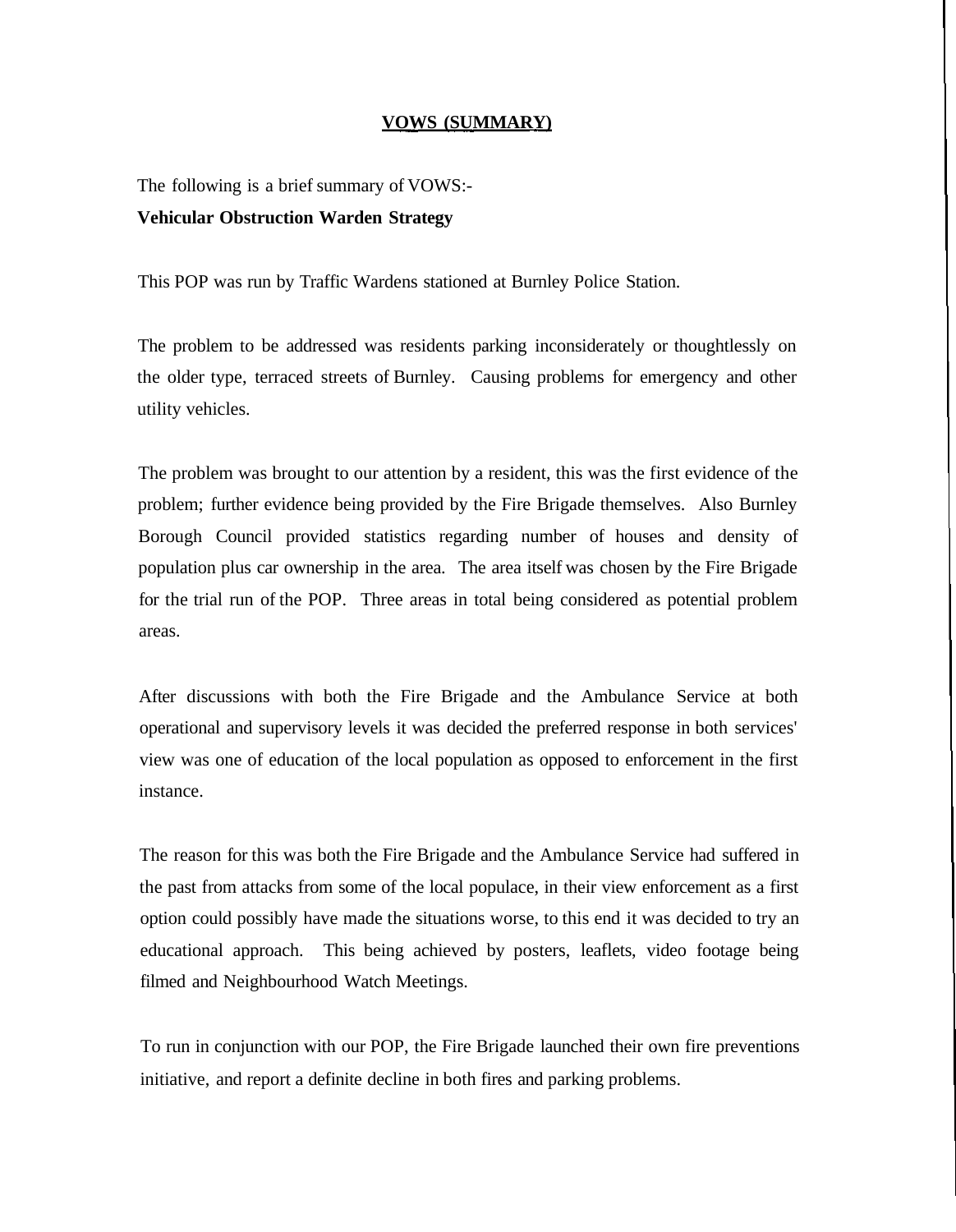## vows

## **VOWS:- VEHICULAR OBSTRUCTION WARDEN STRATEGY**

A group of Traffic Warden's problem solving approach to the ever present problem of residents or visiting drivers leaving their vehicles (thoughtlessly in most cases, carelessly in others) parked in such as way that it causes emergency response vehicles to be delayed on their way to emergency calls.

In Burnley, the place we are stationed, in common with many other northern towns, we have a large amount of the narrow, terraced house type streets built long before the car became the normal mode of transport.

The POP itself was borne of a remark made by a resident to myself about the fact that his own front street was so heavily congested that he couldn't have his bin emptied by the local dustmen. This in turn led to the logical thought that this was an inconvenience what about the emergency services? Following a subsequent visit to the area by myself and a colleague to see the problem first hand, an appointment was made to meet Station Commander John Phidean at Burnley Fire Station. Mr Phidean's first reaction was one of surprise at our offer of help, he stated that in 23 years in the Fire Service he had never experienced any offer of help like this from another agency.

However he confirmed that the problem did exist for the Fire Service and this was later confirmed by the Ambulance Service who also use back streets as well as front streets for access.

In addition to Mr Phidean, the watch on duty that day were also spoken to. As if fiirther evidence was then needed, Burnley Fire Brigade provided two tenders, complete with fire crews the next day to tour three potential problem areas they had identified.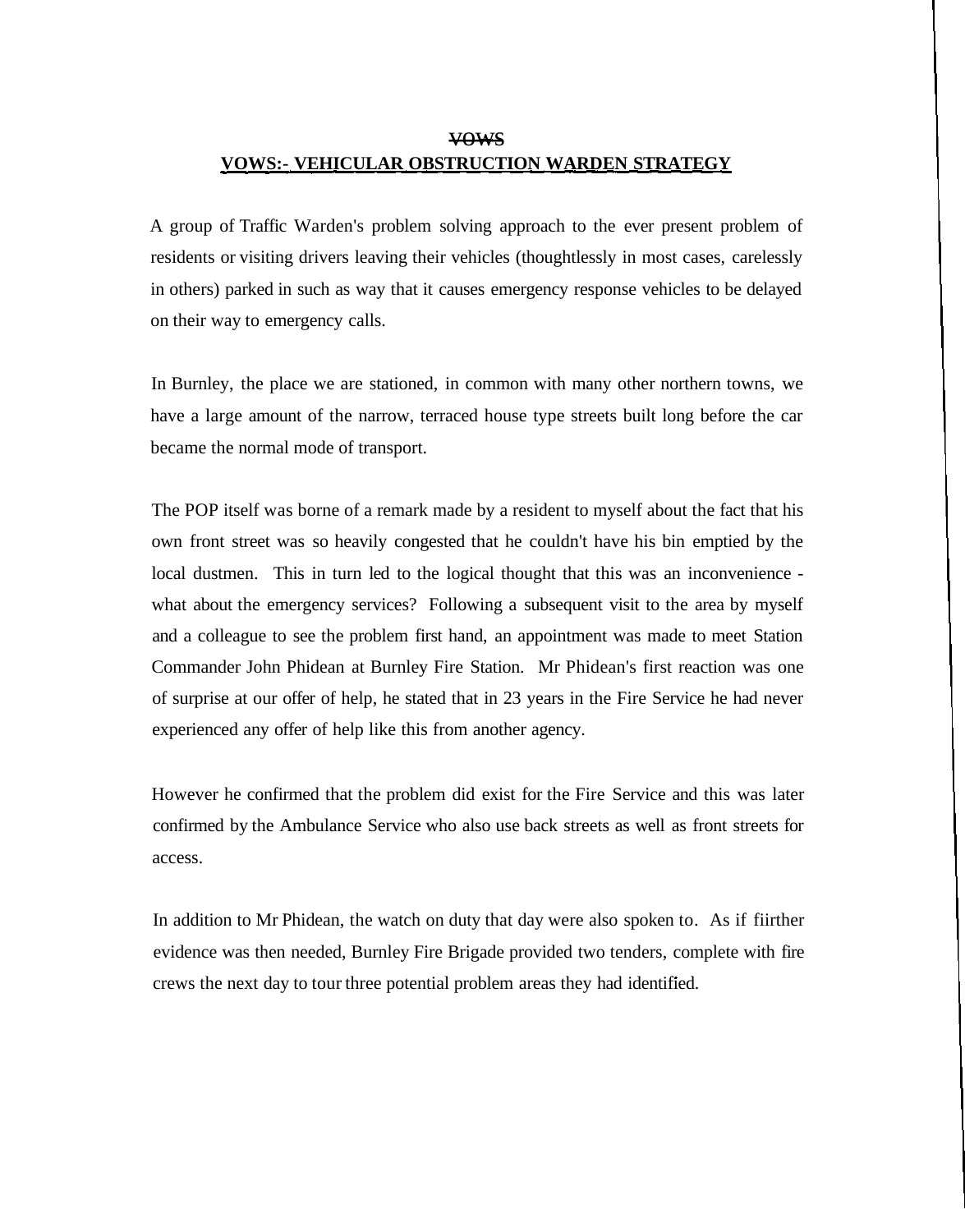Video evidence was filmed by ourselves whilst on the tour, the tour itself giving us first hand experience of the problems the Fire Brigade came across on narrow streets where no formal parking regulations are in force.

Further discussions with Mr Phidean identified Burnley Wood as the area chosen by the Fire Brigade as their most difficult area for the type of problem this POP was concerned with. Further research with Burnley Borough Council's Community Tax Department gave this profile of the area concerned

| Size:        | Approx $V^*$ mile square                                     |  |
|--------------|--------------------------------------------------------------|--|
| Population:- | Just under 6000                                              |  |
|              | Car ownership: $-42\%$ of the population 1 car per household |  |
|              | 9% of the population 2 cars per household.                   |  |

All this added to the fact that Burnley Wood now consists, to a large extent of houses being rented by absentee landlords to what is a largely transient population where community spirit is perhaps not uppermost in their minds.

The response the Fire Brigade asked us to adopt was one of educating the local population, as opposed to one of enforcement.

The reason being, in the past the brigade has had personnel attacked and stoned, theft from appliances and general hindrance from some members of that community. The brigade said they did not wish to make the situation any worse by antagonising any of the 'friendly' locals.

The method to achieve this was decided as being

| First:-   | Press publicity             |
|-----------|-----------------------------|
| Second:-  | A poster campaign           |
| Third:-   | Leaflet drop                |
| Finally:- | Visits to community groups. |